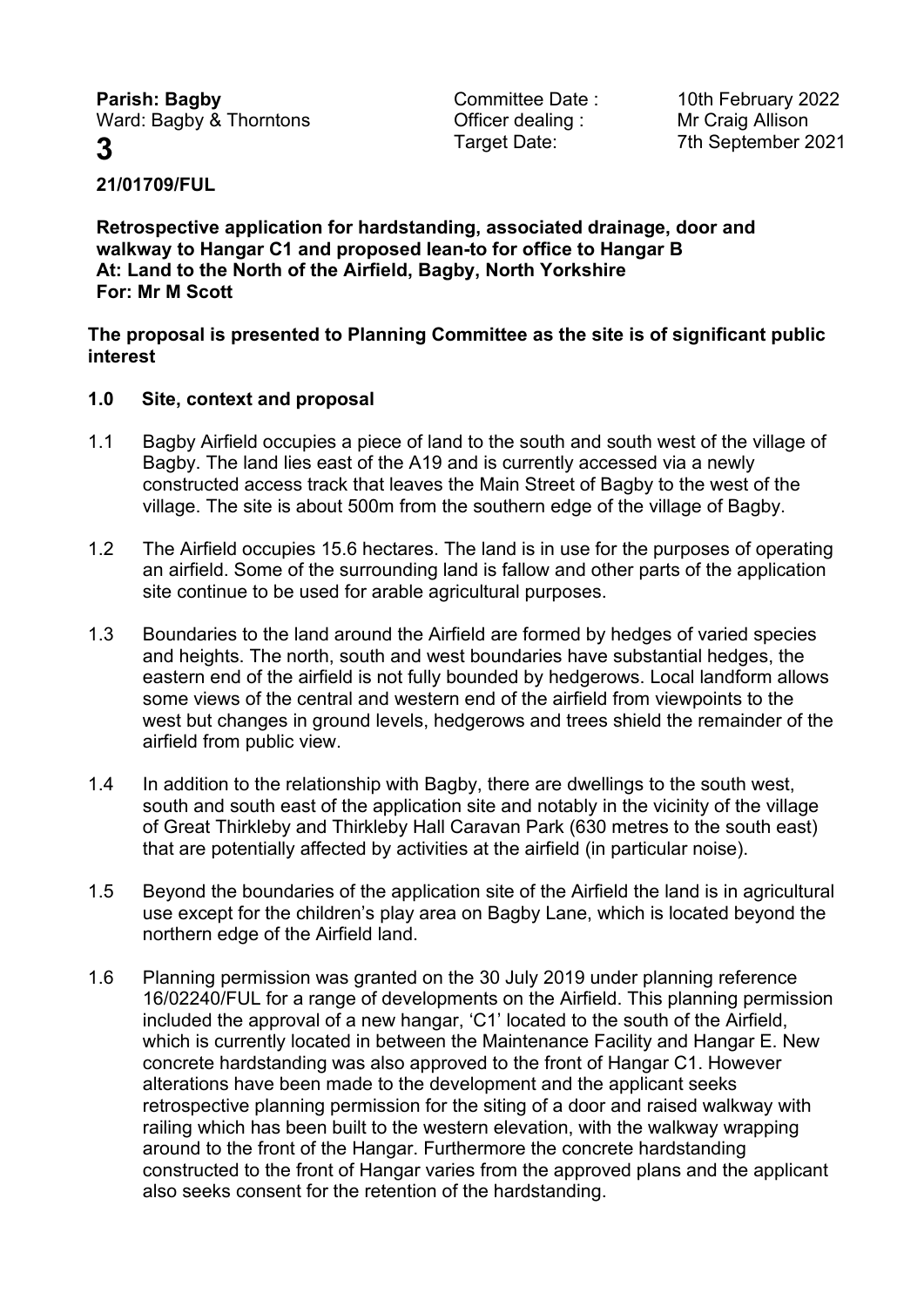- 1.7 A temporary office and document storage cabin has also been located on the site for the aircraft engineering office operating on the site. The temporary office is located close to the Maintenance Hangar, on the south side of the east-west runway. The office was granted planning permission as part of the planning permission dated 30 July 2019 (Planning Reference: 18/00524/FUL) in tandem with the application for the redevelopment of the Airfield. An application made under Section 73 of the Town and Country Planning Act to vary condition one to extend the date for which the planning permission is valid until was then approved on 5 June 2020 (Planning Reference: 20/00766/MRC) to remain in place until one year from the approval of the application or upon completion of Hangar B. It is therefore proposed that a lean to off the Maintenance Facility Hangar on the eastern elevation to be provided as a permanent solution for the re-location of the aircraft engineering office.
- 1.8 The development falls below the thresholds of Schedule 1 and 2 of the EIA Regulations (10(f) the area of the works does not exceed 1 hectare) and an Environmental Statement is not required.

# **2.0 Relevant planning history**

- 2.1 16/02240/FUL Change of use and external alterations of the engineering building to be used as a clubhouse and control tower, erection of a new tractor shed, erection of a new hangar, formation of a new access drive, the introduction of hard and soft landscaping and amended on 14 March 2018 to include the creation of a fixed fuel facility and the use of Hangar B for aircraft maintenance. Works include the demolition of the existing clubhouse, control tower, hangars and storage buildings and partial demolition of one other hangar. Air Movements to be capped at a maximum of 8,440 per annum. – Approved 30 July 2019.
- 2.2 18/00524/FUL Retrospective application for the temporary siting of a portable aircraft engineer's office and document storage cabin – Approved 30 July 2019.
- 2.3 20/00766/MRC Application for variation of condition 1 for approved application 18/00524/FUL - The condition to be varied to extend the date to which the planning permission is valid until for one year from the approval of this application, or upon completion of Hangar B. – Approved 5 June 2020. The temporary planning permission expired on the 5 June 2021.
- 2.4 21/00081/FUL Retrospective application for an access road off Bagby lane to provide access to the airfield – Approved 7 June 2021.
- 2.5 21/01058/FUL The retention of 2 temporary hangers on site for a use for aircraft storage and ancillary storage of airfield machinery and equipment for a period of 24 months – Refused on 22 October 2021 for the following reason:

"The proposal is contrary to the Local Development Framework Policies CP1 and DP25 as an appropriate business case has not been supplied. Any economic benefit arising from the increased capacity of the aircraft hangar cannot be properly assessed and the potential harm to the amenity of the local population arising from the proposal is not outweighed by any known economic or other benefit and is also contrary to the Local Development Framework Policy DP1."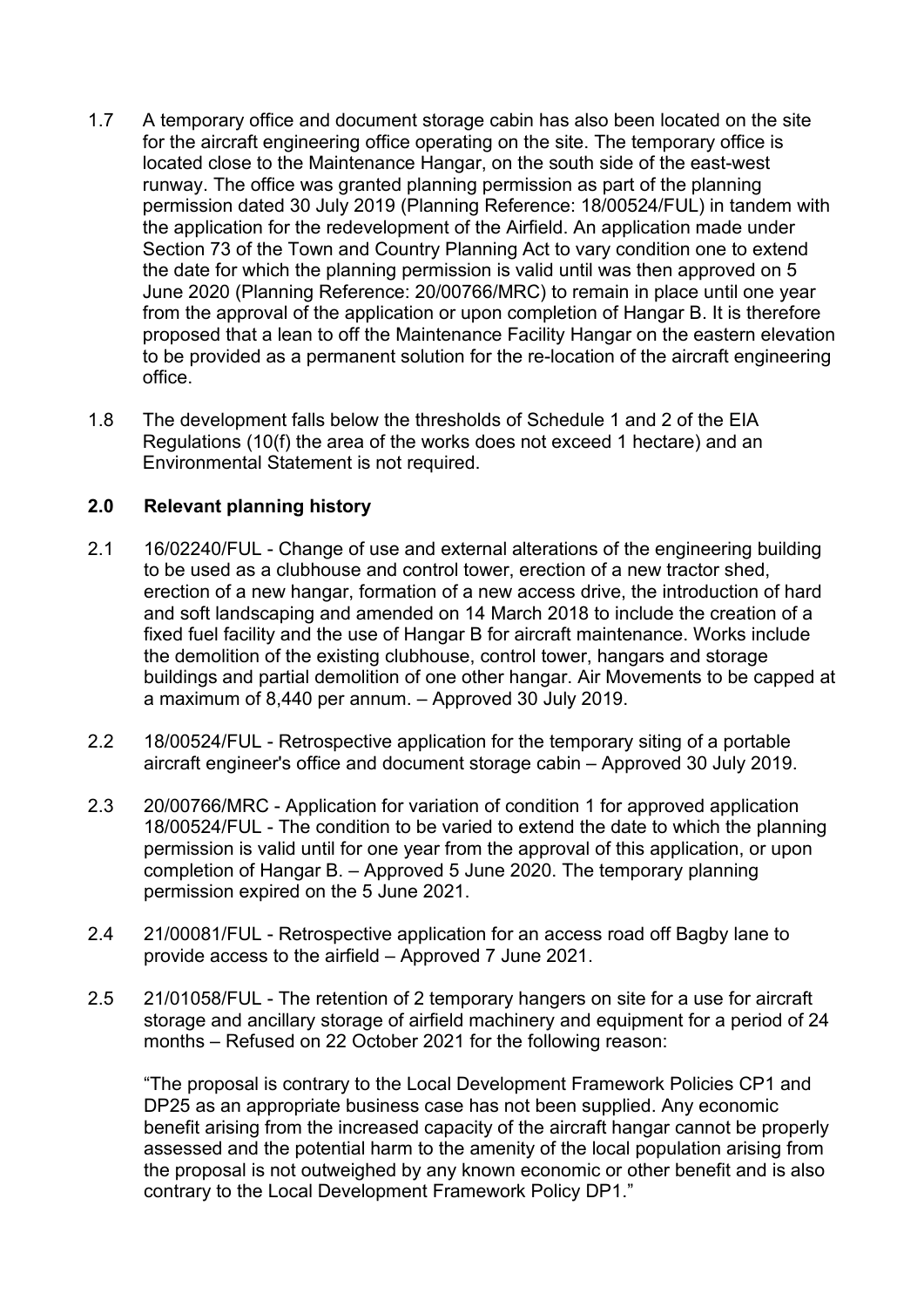- 2.6 21/01243/FUL Retrospective and proposed concrete alterations to existing runway, reinforced geotextile matting to runway and earthworks to facilitate drainage – Pending Consideration.
- 2.7 21/00668/FUL Retrospective extension to Hangar A and proposed hard standing adjacent to Hangar A – Refused on 22 October for the following reasons:

"The proposal is contrary to the Local Development Framework Policies CP1 and DP1 as no noise control or mitigation measures have been provided to address the potential harm to the amenity of the local population arising from the use of the building for aeronautical engineering purposes identified in the Addendum to Business Case.

"The proposal is contrary to the Local Development Framework Policies CP1 and DP25 as an appropriate business case has not been supplied. Any economic benefit arising from the increased capacity of the aircraft hangar cannot be properly assessed and the potential harm to the amenity of the local population arising from the proposal is not outweighed by any known economic or other benefit".

- 2.8 21/02087/FUL Retrospective siting of fuel pump and fuel bund Pending Consideration.
- 2.9 22/00117/SCR Application for screening opinion Pending Consideration

# **3.0 Relevant planning policies**

- 3.1 As set out in paragraph 2 of the NPPF planning law requires that applications for planning permission be determined in accordance with the Development Plan unless material considerations indicate otherwise. The law is set at Section 38(6) of the Planning and Compulsory Purchase Act 2004 and section 70(2) of the Town and Country Planning Act 1990.
- 3.2 Relevant policies of the Development Plan and any supplementary planning policy advice are as follows;

Core Strategy Policy CP1 - Sustainable development Core Strategy Policy CP4 - Settlement hierarchy Core Strategy Policy CP15 – Rural Regeneration Core Strategy Policy CP16 - Protecting and enhancing natural and man-made assets Core Strategy Policy CP17 - Promoting high quality design Development Policies DP1 - Protecting amenity Development Policies DP9 - Development outside Development Limits Development Policies DP25 – Rural Employment Development Policies DP30 - Protecting the character and appearance of the countryside

3.3 Hambleton emerging Local Plan was considered at Examination in Public during Oct-Nov 2020. Further details are available at https://www.hambleton.gov.uk/localplan/site/index.php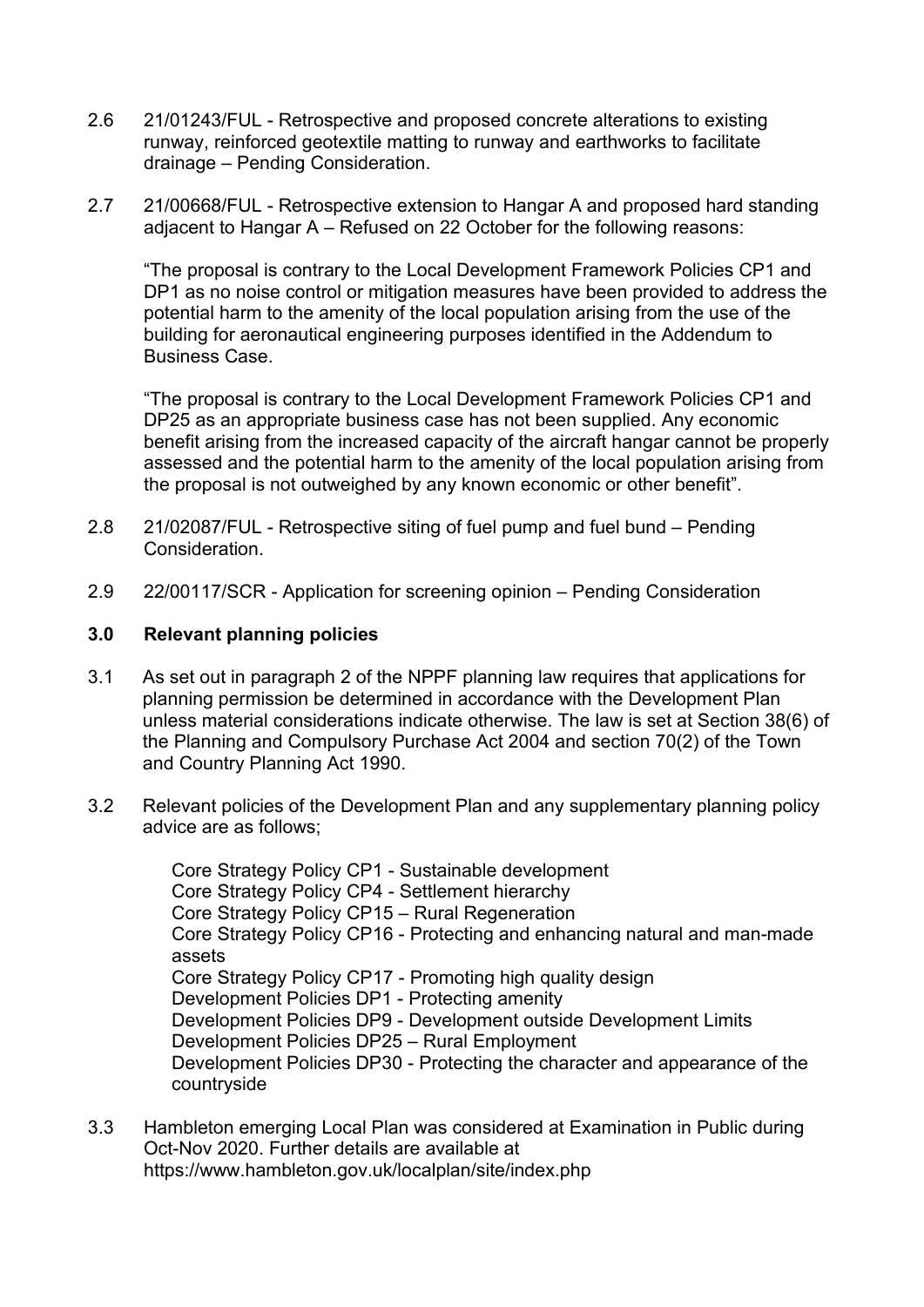The Local Planning Authority may give weight to relevant policies in an emerging plan as advised in paragraph 48 of the NPPF.

# **4.0 Consultations**

- 4.1 Bagby & Balk Parish Council have commented on the application, to which their comments have been attached as an appendix to this report.
- 4.2 Yorkshire Water and Natural England have no comments to make in regard to the application.
- 4.3 No comments were received from the following:
	- Thirkleby Parish Council
	- Yorkshire Wildlife Trust
	- Woodland Trust
- 4.4 Public comments A site notice has been displayed and neighbours consulted. No representations have been received.

### **5.0 Analysis**

5.1 The main issues to consider are: (i) the principle of providing the additional walkway and hardstanding, along with the creation of a permanent office; (ii) the impact of the development on the character and appearance of the area and (iii) the impact of the development on the amenity of the area.

The Principle of Development

- 5.2 Policy CP1 of the Core Strategy states development that would significantly harm the natural or built environment or that would generate an adverse traffic impact will not be permitted. Proposals would be supported if they promote and encourage sustainable development.
- 5.3 As the site is located outside of the settlement boundary of Bagby, within open countryside, Policies CP4 and DP9 are of relevance. Policies CP4 and DP9 state that development will only be permitted beyond the development limits in exceptional cases, subject to several criteria. In all cases, development should not conflict with the environmental protection and nature conservation policies of the LDF and should provide any necessary mitigating or compensatory measures to address harmful implications. These relate to where:
	- It is necessary to meet the needs of agriculture, recreation, tourism and other enterprises with an essential requirement to be located in the countryside and will help support a sustainable rural economy;
	- It is necessary to secure a significant improvement to the environment or the conservation of a feature acknowledged importance;
	- It would provide affordable housing or community facilities which meet a local need; where that need cannot be met in a settlement within the hierarchy;
	- It would re-use existing buildings without substantial alteration or reconstruction, and would help to support a sustainable rural economy or help to meet a locally identified need for affordable housing;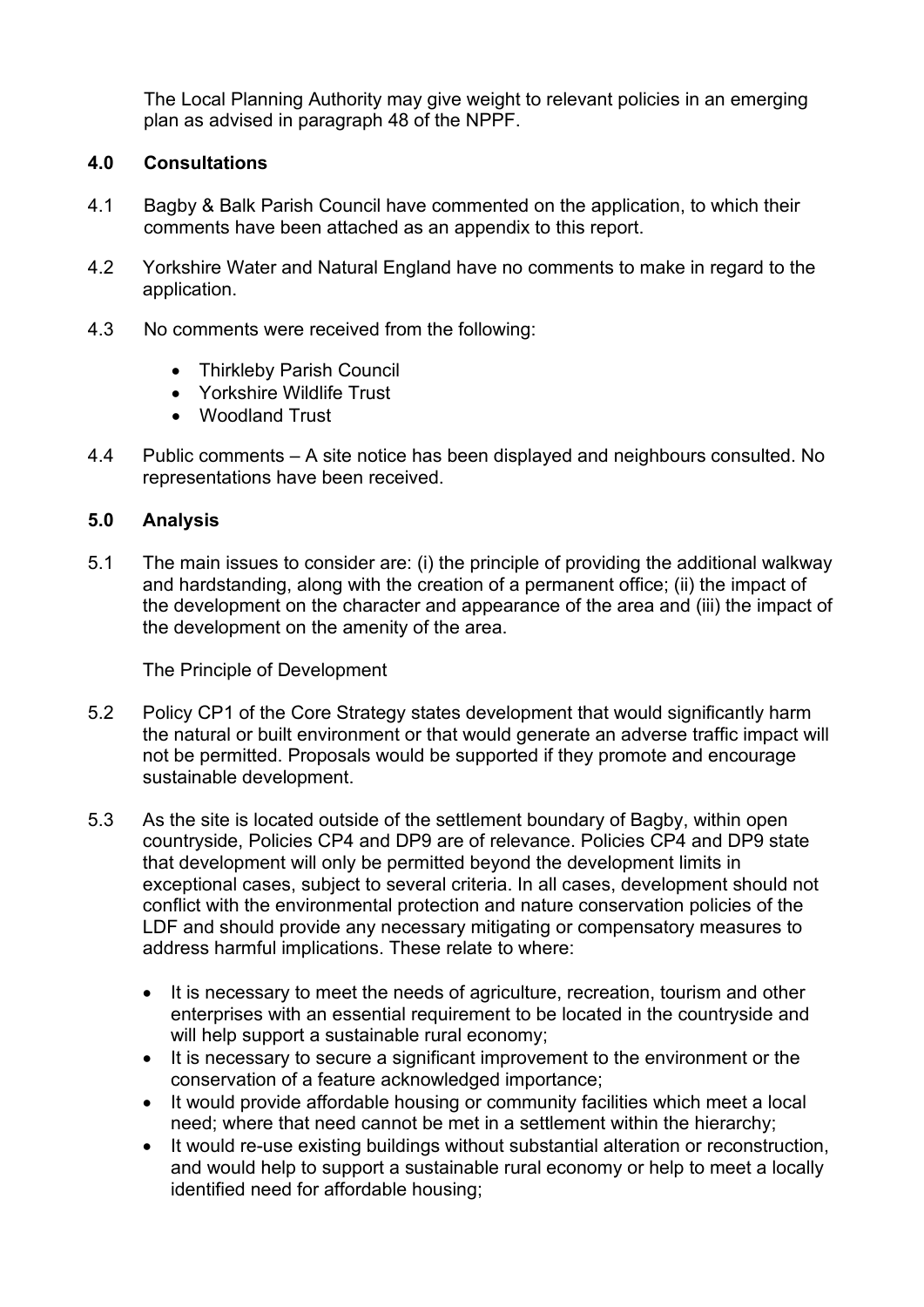- It would make provision for renewable energy generation, of a scale and design appropriate to its location;
- It would support the social and economic regeneration of rural areas.
- 5.4 The retrospective element consists of the door, walkway and railing to Hangar C1 and the concrete hardstanding to the front of Hangar C1. The proposed development is a proposed lean-to office for Fox's engineering businesses. The very nature of the development is small in scale in the context of the overall planning permission for the surrounding Airfield. The door and railing to Hangar C1 are minor additions to Hangar C1 to improve the safety of users and therefore are considered to be an enhancement to the Hangar. The concrete hardstanding to serve Hangar C1 is a smaller area than the approved hardstanding and therefore has less impact on the surrounding area.
- 5.5 The proposed lean-to office for Fox's Engineering Business would replace the existing temporary office located on the site. The proposed office measures a similar area to the existing temporary office on the site with a maximum height 0.6 metres higher than the existing office which currently benefits from a flat roof. The proposed lean-to office would benefit from a sloped roof with an eaves height approximately 0.6 metres higher than the flat roof height of the existing temporary office. The proposed office would also be located in a less obtrusive position and is proposed to be attached to the side elevation of the Maintenance Hangar in contrast to the existing location.
- 5.6 As such given the modest retrospective additions and changes to Hangar C1 alongside the replacement permanent office of Fox's business, the proposed development would not result in any harm to the natural or built environment. The proposals would also encourage efficient use of the Airfield and would complement the existing use of the Airfield. As such it is considered that the development would comply with Policy CP1 and is necessary to meet the needs of the rural employment site of Bagby Airfield and therefore would be supported under Policy CP4.

The permanent siting of the office

- 5.7 The Development Plan supports business development in the countryside where it complies with a series of criteria. The leading policy of the LDF is Policy CP15 which details how the social and economic needs of rural communities will be supported. The policy sets examples of proposals that will be supported. Pertinent to this proposal is the support for:
	- i) Retention or expansion of appropriate businesses outside of the Service Centre and Service Villages;
	- ii) Appropriate tourism related initiatives, including schemes which improve the accessibility of tourist assets both within and outside the District; and
	- iii) Recreation uses appropriate to a countryside location.
- 5.8 In all cases development should be designed to be sustainable, consistent with the requirements of CP1 and CP17, should not conflict with environmental protection and nature conservation policies of the LDF but should seek to enhance the environment and should provide any necessary mitigating or compensatory measure to address harmful implication.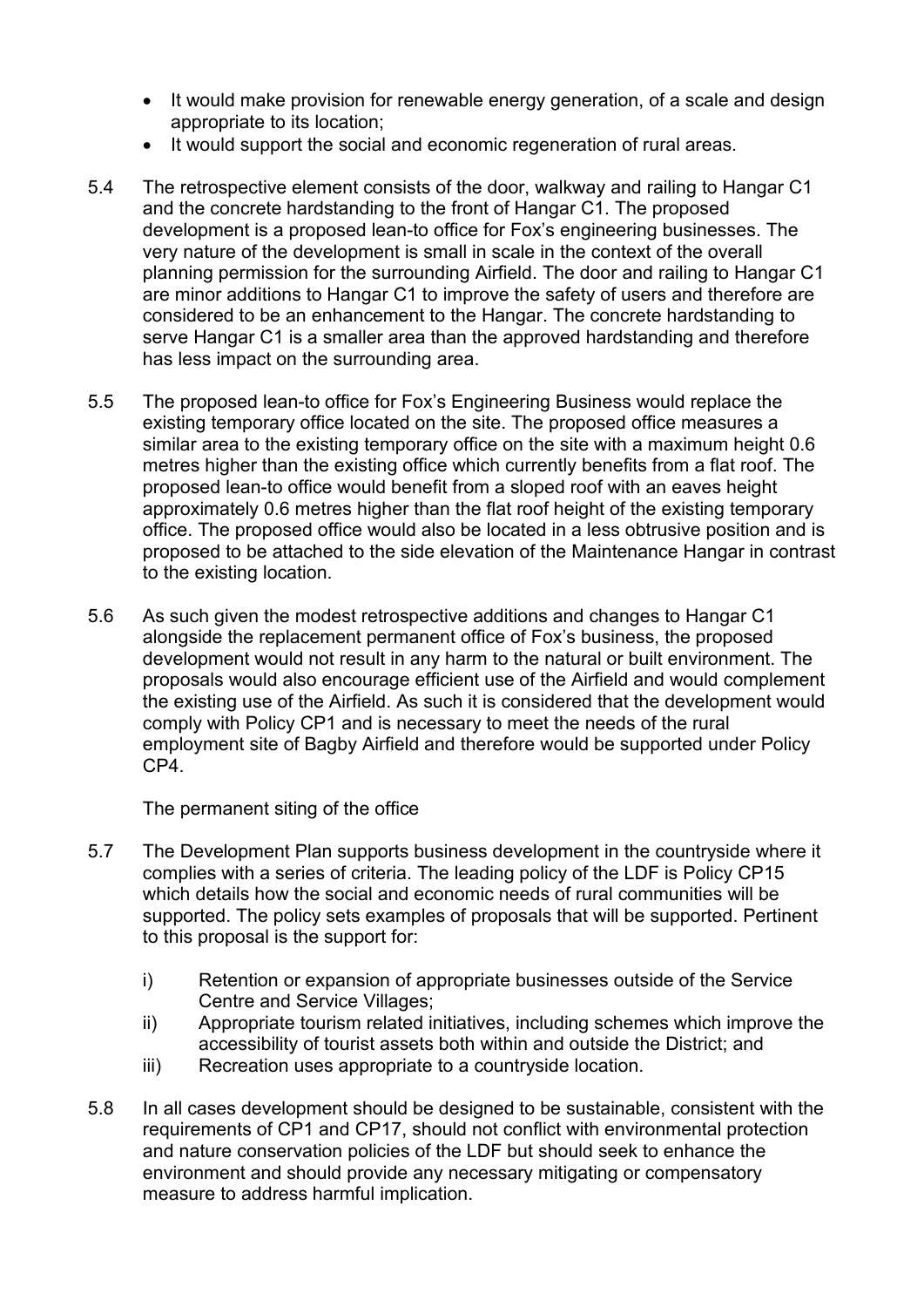- 5.9 LDF Policy DP25 sets out support for rural employment proposals. All five criteria of Policy DP25 need to be met to enable the development to be supported by this Policy. This requires proposals to be i) small in scale, ii) comprise conversion or reuse or appropriate replacement or extensions; iii) be incapable of location within a settlement in the hierarchy at CP4; iv) be supported by a business case; and v) not harm the economy of the service centre. The proposal is to remove the existing temporary office and create a lean-to extension to the Maintenance Hangar. The office building would be the same floor size as previously approved by the Council and is considered to be small in scale. The proposal meets the first test of DP25.
- 5.10 The proposal would consist of an extension to the Maintenance Hangar to incorporate the office building. The proposal meets the second test of DP25.
- 5.11 The siting of a lean-to office is ancillary to the operation of the aircraft engineering business. It could not be located in a service centre due to the relationship to the Maintenance Hangar, testing of aircraft and movement of aircraft on the runway. The proposal meets the third test of DP25.
- 5.12 The business case is central to the consideration of the proposal. The justification for the relocation of the office as a lean-to in relation to Fox's engineering business is considered. Record keeping is essential to demonstrate the airworthiness of the aircraft that have been maintained by the aircraft engineer. The extent of records required to be maintained by the operator of the aircraft maintenance business is substantial and exceeds the space available within the former aircraft engineering office.
- 5.13 The operation of the aircraft engineering business requires staff. The employment of staff based locally contributes to the local economy. Purchases of office supplies and aviation supplies for the aircraft engineering business may provide other contributions to the local economy but these have not been quantified. From the evidence of history, without appropriate office and file storage space the Civil Aviation Authority license requirements would not be met and the permit to operate an aircraft engineering business may be withdrawn. The loss of CAA license would restrict the function of an aircraft engineer and would be expected to harm the local economy. It is considered that the proposal meets the fourth test of DP25.
- 5.14 The proposed office is to support the use of the Airfield. The development of an airfield due to its size and character cannot be accommodated in a service centre and therefore the development would not impact the economy of any service centres. The proposal meets the fifth test of DP25. It is therefore considered that the repositioning of the office as a lean-to, to the Maintenance Hangar is in accordance with Policy DP25.

The impact on the character of the surrounding area

5.15 Policy CP16 of the Core Strategy states that development or other initiatives will be supported where they preserve and enhance the District's natural and man-made assets, development or activities will not be supported which have a detrimental impact upon the interests of natural or man-made asset.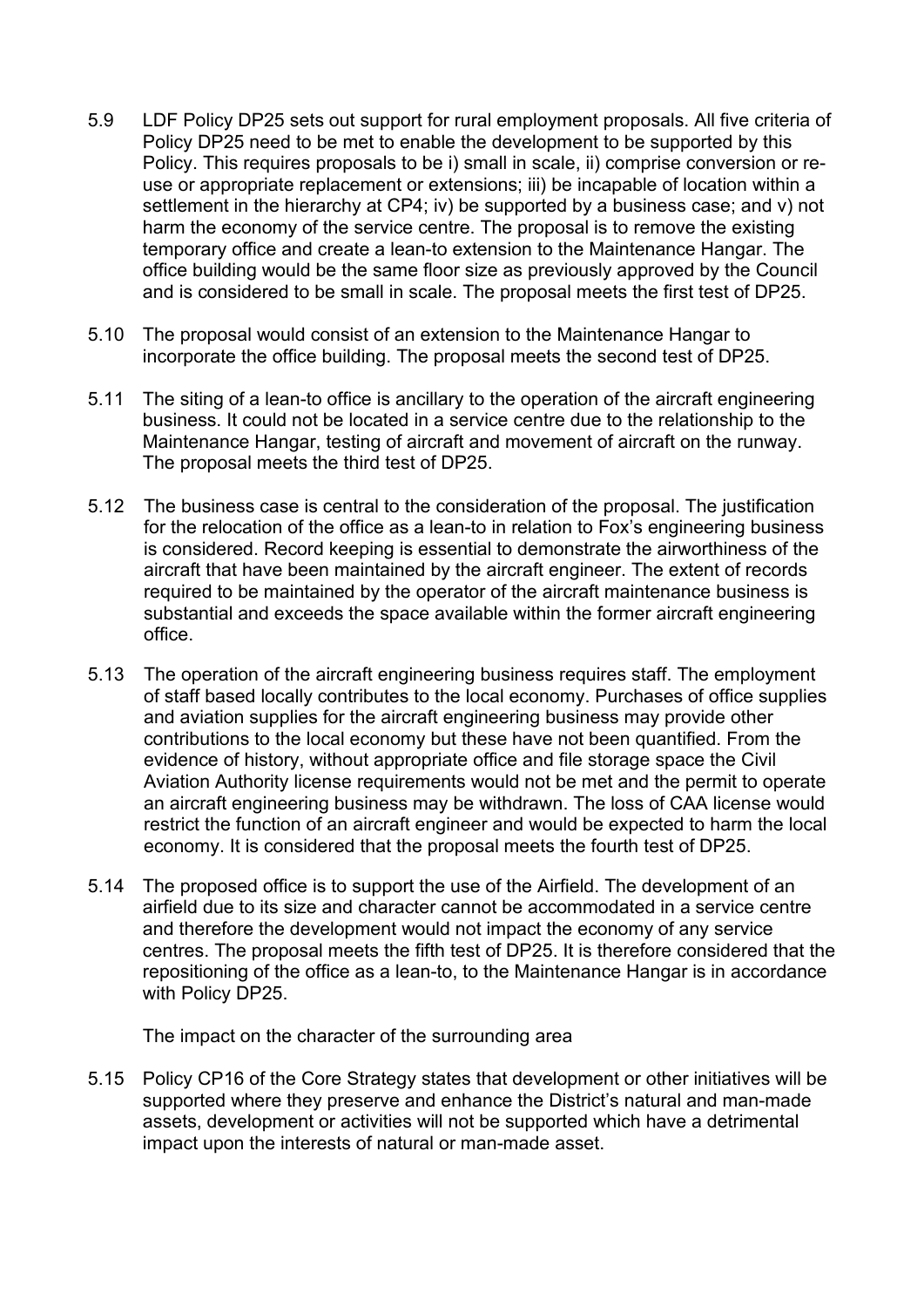- 5.16 Policy CP17 of the Core Strategy states that support will be given for proposals that are consistent with the LDF's detailed design policies and meet all the following requirements: provide an attractive, functional, accessible, safe and low maintenance development; respect and enhance the local context and its special qualities, including urban design, landscape, social activities and historic environment, incorporate public art where appropriate; optimise the potential of the site; adopt sustainable construction principles.
- 5.17 Policy DP30 of the Development Management Policy states that the openness, intrinsic character and quality of the District's Landscape will be respected and where possible enhanced.
- 5.18 The proposed alterations and the retrospective alterations made to Hangar C1 are very small in scale and are constructed within the main area of the Hangars on the Airfield. It is considered that due to the scale and position of the development, no harm is caused to the character and appearance of the openness of the countryside. Furthermore, removal of the existing temporary building, which can be considered slightly separate from the existing built form development of the Airfield, would result in a positive change on the Airfield and would subsequently be more visually attractive. It is therefore considered that the development is in accordance with the Council's Local Plan Policies and the overarching principles of the NPPF.

Impact on of amenity of the area

- 5.19 Policy DP1 states that all development proposals must adequately protect amenity, particularly with regard to privacy, security, noise and disturbance, pollution (including light pollution), odours and daylight.
- 5.20 Both the retrospective element and proposed development are located a significant distance from any residential properties in the village of Bagby. As such the development would not result in any impacts to the residential properties in terms of affecting the amenity, privacy or increase in pollution or odour to impact residents in the village of Bagby. The proposal would also not increase any activity at the Airfield and therefore would not result in any further noise or disturbance from the Airfield. It is therefore considered that the development is in accordance with Policy DP1.

### **Conclusion**

5.21 The retention of the door, walkway and hardstanding to Hangar C1 is considered to be modest in scale in the context of the overall wider grant of planning permission on the site in July 2019. The proposed office would replace the temporary office by creating a permanent structure to meet the business needs for Fox's engineering business. The proposals support an existing employment site and constitute sustainable development which accords with the development plan. It is therefore considered that the development is in accordance with the Council's Local Plan Policies and the overarching principles of the National Planning Policy Framework.

### **6.0 Recommendation**

That subject to any outstanding consultations the application be **GRANTED**  for the following reason(s):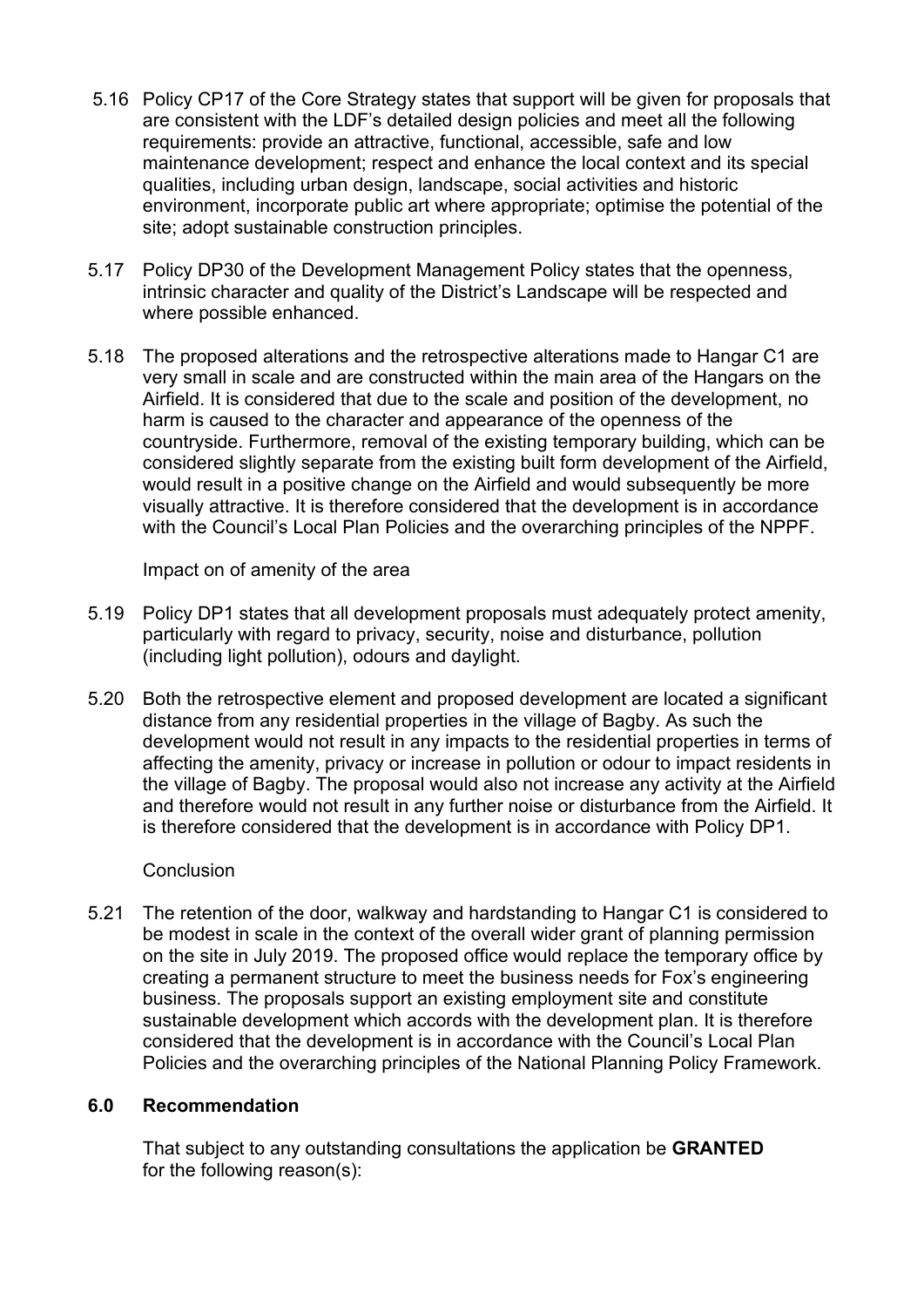- 1. The development hereby permitted shall be begun within three years of the date of this permission.
- 2. The permission hereby granted shall not be undertaken other than in complete accordance with the drawing(s) numbered Site Location Plan (Drawing Number: 1452-59); Proposed Plan (Drawing Number: 1452-54); existing Plan (Drawing Number: 1452-53); Proposed Lean too (Drawing Number 1452-44); Proposed Hangar C1 Door Plan and Elevations (Drawing Number: 1452-42); received by Hambleton District Council on 2 July 2021; unless otherwise approved in writing by the Local Planning Authority.
- 3. Within three months of the date of completion of the Proposed Lean too (Drawing Number 1452-44), the temporary office shall be removed from the site.

Reasons:

- 1. To ensure compliance with Sections 91 and 92 of the Town and Country Planning Act 1990 and where appropriate as amended by Section 51 of the Planning and Compulsory Purchase Act 2004.
- 2. In order that the development is undertaken in a form that is appropriate to the character and appearance of its surroundings and in accordance with the Development Plan Policies CP4, CP16 and DP30.
- 3. To ensure that the temporary office is removed from the site following completion of the works in order to improve the visual amenity of the area in accordance with Policies CP16 and DP30 of the Council's Local Plan Policies.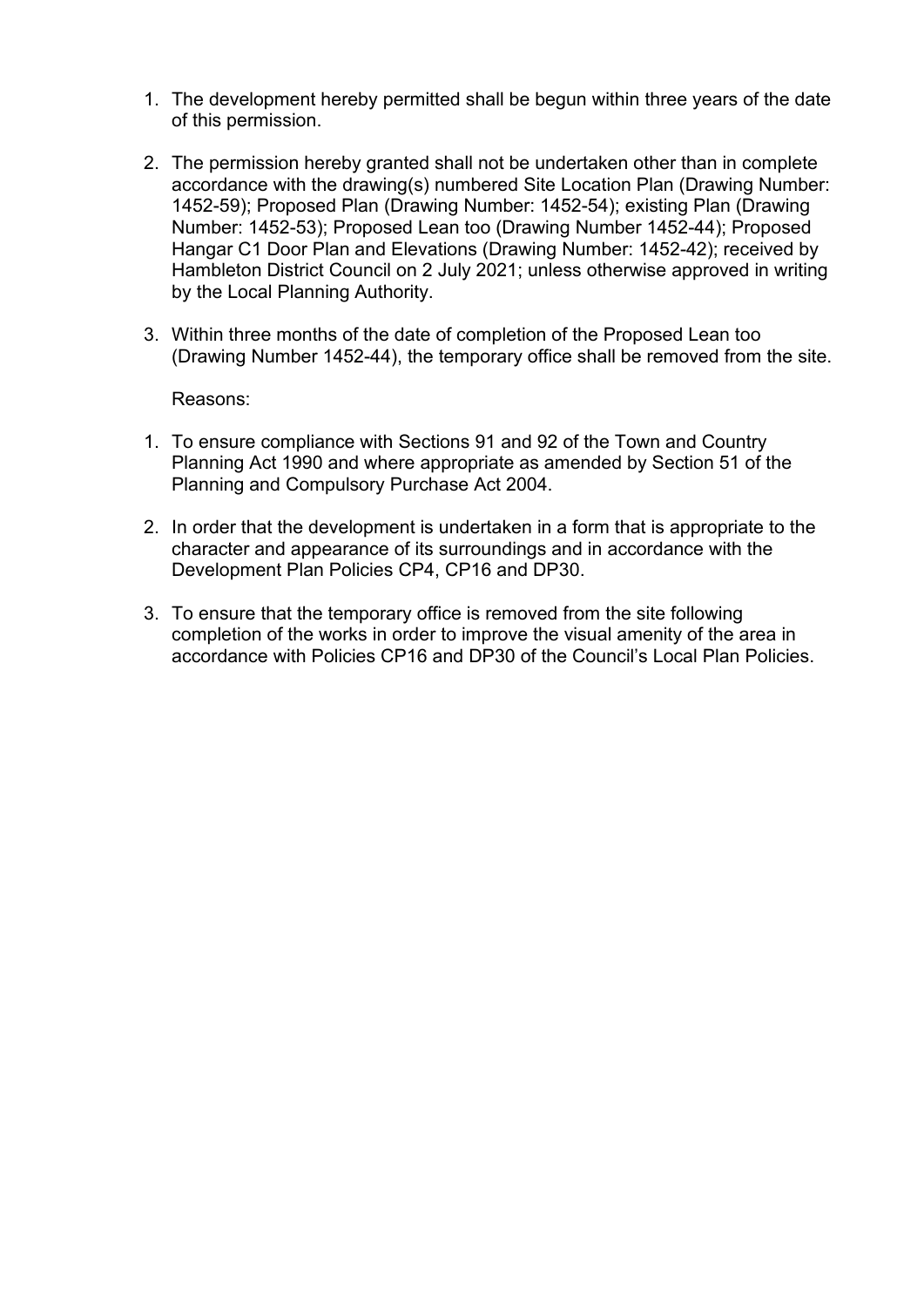Dear Mr Allison,

Please find below the response of Bagby and Balk Parish Council (BBPC) to an invitation to comment on the two retrospective planning applications detailed below which are to be considered by officers at Hambleton District Council (HDC)

- **21/01243/FUL Retrospective and proposed concrete alterations to existing runway, reinforced geotextile matting to runway and earthworks to facilitate drainage**
- **21/01709/FUL Retrospective application for hardstanding, associated drainage, door and walkway to Hangar C1 and proposed lean-to for office to Hangar B**

Firstly, as there are multiple retrospective applications currently in the pipeline, why can they not all be considered at the same time to give a complete picture?

BBPC is now of the opinion that their views are not welcome, or actually considered important in the planning process at HDC. Councillors feel this regrettable as BBPC has been proved repeatedly right about the long-term intentions of the airfield.

BBPC was right when it explained it would be a mistake to imagine that granting permission would make any difference to the airfield's behaviour. The catalogue of breaches and further unauthorised developments shows what happens if you give the owner of the airfield an inch.

The failure to build the fence to protect children, which was insisted on by the Planning Committee but which was surprisingly not supported by officers of HDC is the latest non compliance which was predicted by the BBPC and duly came to pass.

Even those officers who have supported the airfield in the past have come to realise that the conditions are not being policed with any sort of authority or professionalism.

As you will recall BBPC was in opposition to the fuel facility, two planning inspectors agreed with BBPC but officers from the planning department at HDC granted permission. As a result of this decision the airfield can now run 24/7 with jet planes landing at all hours to pick up fuel.

HDC has failed to offer any evidence in support of its objections to the original installation of geo textile matting. The airfield has ruthlessly exploited this error by weighing down the matting with heavy planes which has ultimately destroyed it. How cam this be the called a repair when it is replaced with concrete reinforcement?

When you consider how much concrete has replaced grass over the last 14 years, the direction of travel is clear. It is not 'repair' as described but it is actually creeping development at an alarming increasing pace.

Whatever the 'new business plan' might say, the facts speak louder. The number of planes really resident at the airfield has dropped substantially and there is no way that the owner can make any money out of maintenance and therefore benefit the airfield – let alone the local community

The Business Plan should really state that the airfield intends to attract much larger, nosier planes all the year round to an airfield that is truly 'open all hours' just as the website claims. Grass has to be replaced by concrete for this to happen.